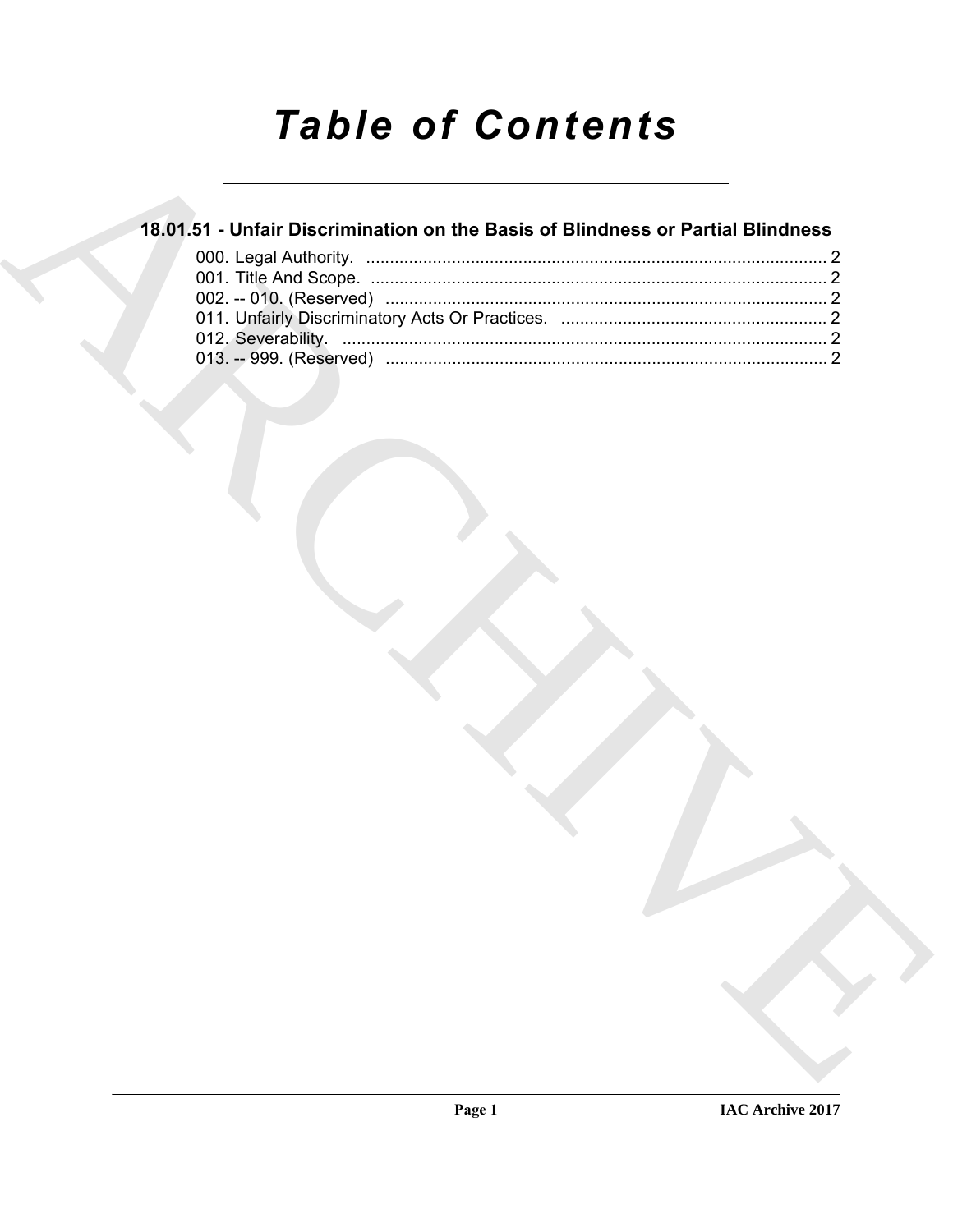#### **IDAPA 18 TITLE 01 CHAPTER 51**

#### <span id="page-1-0"></span>**18.01.51 - UNFAIR DISCRIMINATION ON THE BASIS OF BLINDNESS OR PARTIAL BLINDNESS**

#### <span id="page-1-1"></span>**000. LEGAL AUTHORITY.**

Title 41, Chapter 13, Section 41-1313(1), Idaho Code. (7-1-93)

#### <span id="page-1-2"></span>**001. TITLE AND SCOPE.**

The purpose of this rule is to identify specific acts or practices which are prohibited by Title 41, Chapter 13, Section 41-1313(1), Idaho Code. (7-1-93)  $41 - 1313(1)$ , Idaho Code.

#### <span id="page-1-3"></span>**002. -- 010. (RESERVED)**

#### <span id="page-1-7"></span><span id="page-1-4"></span>**011. UNFAIRLY DISCRIMINATORY ACTS OR PRACTICES.**

**CHAPTER 51**<br>
18.01.51 - UNFAIR DISCRIMINATION ON THE BASIS OF BLINDNESS OR PARTIAL BLINDNESS<br>
THE LATER CROSS CONTRACT (1973), 1976 Col. (7.1.92)<br>
THE LATER CROSS CONTRACT (1976) COLL (1976 Coll (1976 Coll 1976) COLL (19 The following are hereby identified as acts or practices which constitute unfair discrimination between individuals of the same class: refusing to insure, or refusing to continue to insure, or limiting the amount, extent or kind of coverage available to an individual, or charging an individual a different rate for the same coverage solely because of blindness or partial blindness. With respect to all other conditions, including the underlying cause of the blindness or partial blindness, persons who are blind or partially blind shall be subject to the same standards of sound actuarial principles or actual or reasonably anticipated experience as are sighted persons. Refusal to insure includes denial by an insurer of disability insurance coverage on the grounds that the policy defines "disability" as being presumed in the event that the insured loses his/her eyesight. However, an insurer may exclude from coverage disabilities, consisting solely of blindness or partial blindness when such condition existed at the time the policy was issued. (7-1-93) blindness or partial blindness when such condition existed at the time the policy was issued.

#### <span id="page-1-5"></span>**012. SEVERABILITY.**

If any provision of this rule or the application thereof to any persons or circumstances is held invalid, the remainder of the rule and application of such provision to the other persons or circumstances shall not be affected thereby.

 $(7-1-93)$ 

<span id="page-1-6"></span>**013. -- 999. (RESERVED)**